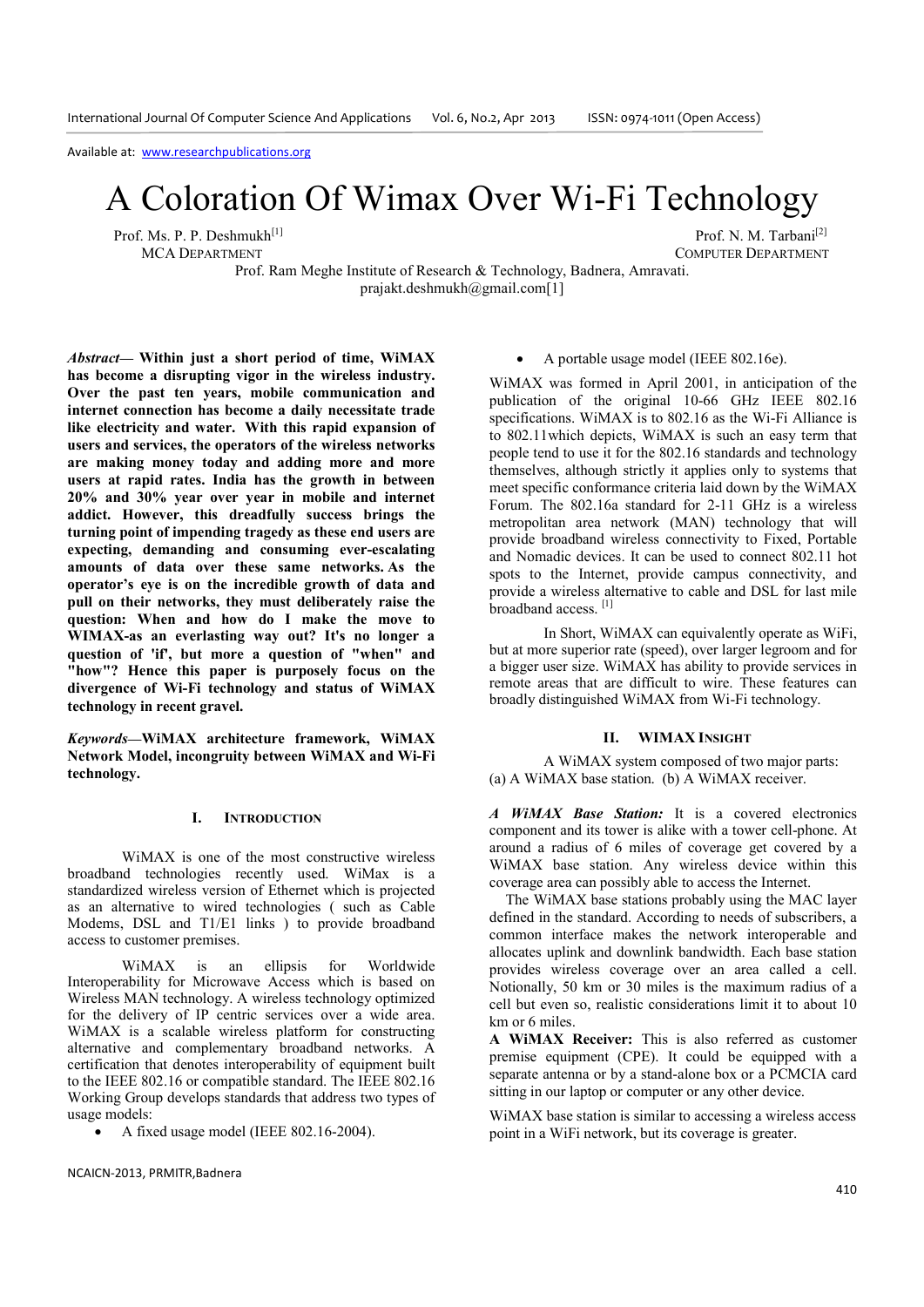**Backhaul:** Backhaul refers both, the connection from the access point back to the base station and also the connection from the base station to the core network, as WiMAX tower station can connect directly to the Internet using a highbandwidth, wired connection (for example, a T3 line). It can also connect to another WiMAX tower using a line-of-sight, microwave link. It is possible to connect several base stations to one another using high-speed backhaul microwave links. This would also allow for roaming by a WiMAX subscriber from one base station coverage area to another, similar to the roaming enabled by cell phones.

## **III. WIMAX NETWORK MODEL**

 The IEEE 802.16e-2005 standard provides the air interface for WiMAX but does not define the full end-to-end WiMAX network. The WiMAX Forum's Network Working Group (NWG) is responsible for developing the end-to-end network requirements, architecture, and protocols for WiMAX, using IEEE 802.16e-2005 as the air interface. <sup>[6]</sup>

The WiMAX NWG has developed a network reference model to serve as an architecture framework for WiMAX deployments and to ensure interoperability among various WiMAX equipment and operators.

The network reference model envisions unified network architecture for supporting fixed, nomadic, and mobile deployments and is based on an IP service model. Below is simplified illustration of IP-based WiMAX network architecture. The overall network may be logically divided into three parts:

- 1. **Mobile Stations (MS)** used by the end user to access the network.
- 2. **The access service network (ASN),** which comprises one or more base stations and one or more ASN gateways that form the radio access network at the edge.
- 3. **Connectivity service network (CSN),** which provides IP connectivity and all the IP core network functions.

The network reference model developed by the WiMAX Forum NWG defines a number of functional entities and interfaces between those entities. Fig below shows some of the more important functional entities.

**Base station (BS):** The BS is responsible for providing the air interface to the MS. Additional functions that may be part of the BS are micro-mobility management functions, such as handoff triggering and tunnel establishment, radio resource management, QoS (quality of service) policy enforcement, traffic classification, DHCP (Dynamic Host Control Protocol) proxy, key management, session management, and multicast group management.

**Access service network gateway (ASN-GW):** The ASN gateway typically acts as a layer 2 traffic aggregation points within an ASN. Additional functions that may be part of the ASN gateway include intra-ASN location management and paging, radio resource management and admission control, caching of subscriber profiles and encryption keys, AAA client functionality, establishment and management of mobility tunnel with base stations, QoS (quality of service) and policy enforcement, foreign agent functionality for mobile IP, and routing to the selected CSN.

**Connectivity service network (CSN):** The CSN provides connectivity to the Internet, ASP, other public networks, and corporate networks. The CSN is owned by the NSP and includes AAA servers that support authentication for the devices, users, and specific services. The CSN also provides per user policy management of QoS (quality of service) and security. The CSN is also responsible for IP address management, support for roaming between different NSPs, location management between ASNs, and mobility and roaming between ASNs.



Fig.1 IP based WiMAX Architecture

The WiMAX architecture framework allows for the flexible decomposition and/or combination of functional entities when building the physical entities. For example, the ASN may be decomposed into base station transceivers (BST), base station controllers (BSC), and an ASNGW analogous to the GSM model of BTS, BSC, and Serving GPRS Support Node (SGSN).<sup>[3]</sup>

#### **IV. WIMAX SPEED AND RANGE**

WiMAX is expected to offer initially up to about 40 Mbps capacity per wireless channel for both fixed and portable applications, depending on the particular technical configuration chosen, enough to support hundreds of businesses with T-1 speed connectivity and thousands of residences with DSL speed connectivity. WiMAX can support voice and video as well as Internet data.

WiMax will be to provide wireless broadband access to buildings, either in competition to existing wired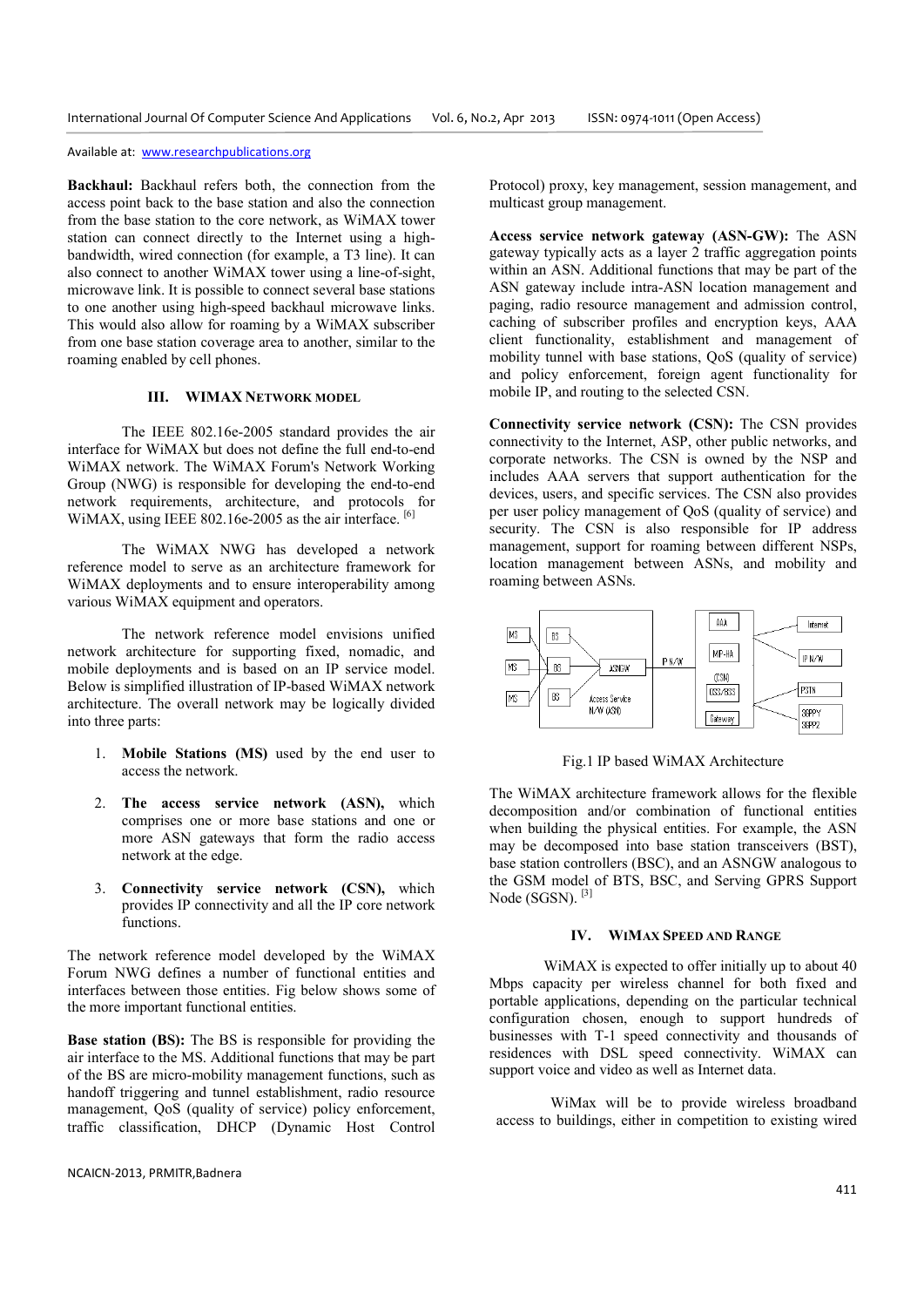networks or alone in currently unserved rural or thinly populated areas. It can also be used to connect WLAN hotspots to the Internet. WiMAX is also intended to provide broadband connectivity to mobile devices. It would not be as fast as in these fixed applications, but expectations are for about 15 Mbps capacity in a 3 km cell coverage area. With WiMAX users could really cut free from today's Internet access arrangements and be able to go online at broadband speeds, almost wherever they like from within a Metro-Zone. WiMAX could potentially be deployed in a variety of spectrum bands: 2.3GHz, 2.5GHz, 3.5GHz, and 5.8GHz.

**V. WIMAX AND WIFI COMPARISON**

| Feature                               | WiMax<br>(802.16a)                           | Wi-Fi<br>(802.11b)                       | Wi-Fi<br>(802.11a/g)                     |
|---------------------------------------|----------------------------------------------|------------------------------------------|------------------------------------------|
| Primary<br><b>Application</b>         | <b>Broadband</b><br>Wireless<br>Access       | Wireless<br>LAN                          | Wireless<br>LAN                          |
| Frequency<br><b>Band</b>              | Licensed/Unlic<br>ensed<br>2 G to 11 GHz     | $2.4$ GHz<br><b>ISM</b>                  | 2.4 GHz ISM<br>(g)<br>5 GHz U-NII<br>(a) |
| <b>Channel</b><br><b>Bandwidth</b>    | Adjustable<br>1.25M to 20<br><b>MHz</b>      | 25 MHz                                   | 20 MHz                                   |
| Half/Full<br><b>Duplex</b>            | Full                                         | Half                                     | Half                                     |
| Radio<br><b>Technology</b>            | <b>OFDM</b><br>(256-channels)                | Direct<br>Sequence<br>Spread<br>Spectrum | <b>OFDM</b><br>$(64$ -channels)          |
| <b>Bandwidth</b><br><b>Efficiency</b> | $\leq$ =5 bps/Hz                             | $\leq=0.44$<br>bps/Hz                    | $\leq$ 2.7 bps/Hz                        |
| <b>Modulation</b>                     | BPSK, QPSK,<br>$16-$ , $64-$ , $256-$<br>QAM | <b>QPSK</b>                              | BPSK,<br>QPSK,<br>16-, 64-QAM            |
| <b>FEC</b>                            | Convolutional<br>Code<br>Reed-Solomon        | None                                     | Convolutional<br>Code                    |
| <b>Encryption</b>                     | Mandatory-<br>3DES<br>Optional-AES           | Optional-<br>RC4<br>(AES in<br>802.11i)  | Optional-<br>RC4<br>(AES in<br>802.11i)  |
| <b>Mobility</b>                       | Mobile<br>WiMax<br>(802.16e)                 | In<br>development                        | In<br>development                        |

| Mesh               | Yes           | Vendor<br>Proprietary | Vendor<br>Proprietary |
|--------------------|---------------|-----------------------|-----------------------|
| Access<br>Protocol | Request/Grant | CSMA/CA               | CSMA/CA               |

Table1. Comparison of WiMAX with Wi-Fi

# **Quality of Service:**

Wi-Fi does not guarantee any QoS (quality of service) but WiMAX will provide us several levels of QoS (quality of service). As such, WiMAX can bring the underlying Internet connection needed to service local Wi-Fi networks. Wi-Fi cannot provide ubiquitous broadband while WiMAX can ever perform.<sup>[4]</sup>

## **VI. STIPULATION OF WIMAX**

WiMAX can satisfy a variety of access needs. Potential applications include extending broadband capabilities to bring them closer to subscribers, filling gaps in cable, DSL and T1 services, Wi-Fi and cellular backhaul, providing last-100 meter access from fibre to the curb and giving service providers another cost-effective option for supporting broadband services. WiMAX can support very high bandwidth solutions where large spectrum deployments (i.e. >10 MHz) are desired using existing infrastructure keeping costs down while delivering the bandwidth needed to support a full range of high-value, multimedia services. WiMAX can help service providers meet many of the challenges they face due to increasing customer demands without discarding their existing infrastructure investments because it has the ability to seamlessly interoperate across various network types.

WiMAX can provide wide area coverage and quality of service capabilities for applications ranging from real-time delay-sensitive voice-over-IP (VoIP) to real-time streaming video and non-real-time downloads, ensuring that subscribers obtain the performance they expect for all types of communications. WiMAX, which is an IP-based wireless broadband technology, can be integrated into both wide-area third-generation (3G) mobile and wireless and wire-line networks, allowing it to become part of a seamless anytime, anywhere broadband access solution.

Ultimately, WiMAX is intended to serve as the next step in the evolution of 3G mobile phones, via a potential combination of WiMAX and CDMA standards called 4G.